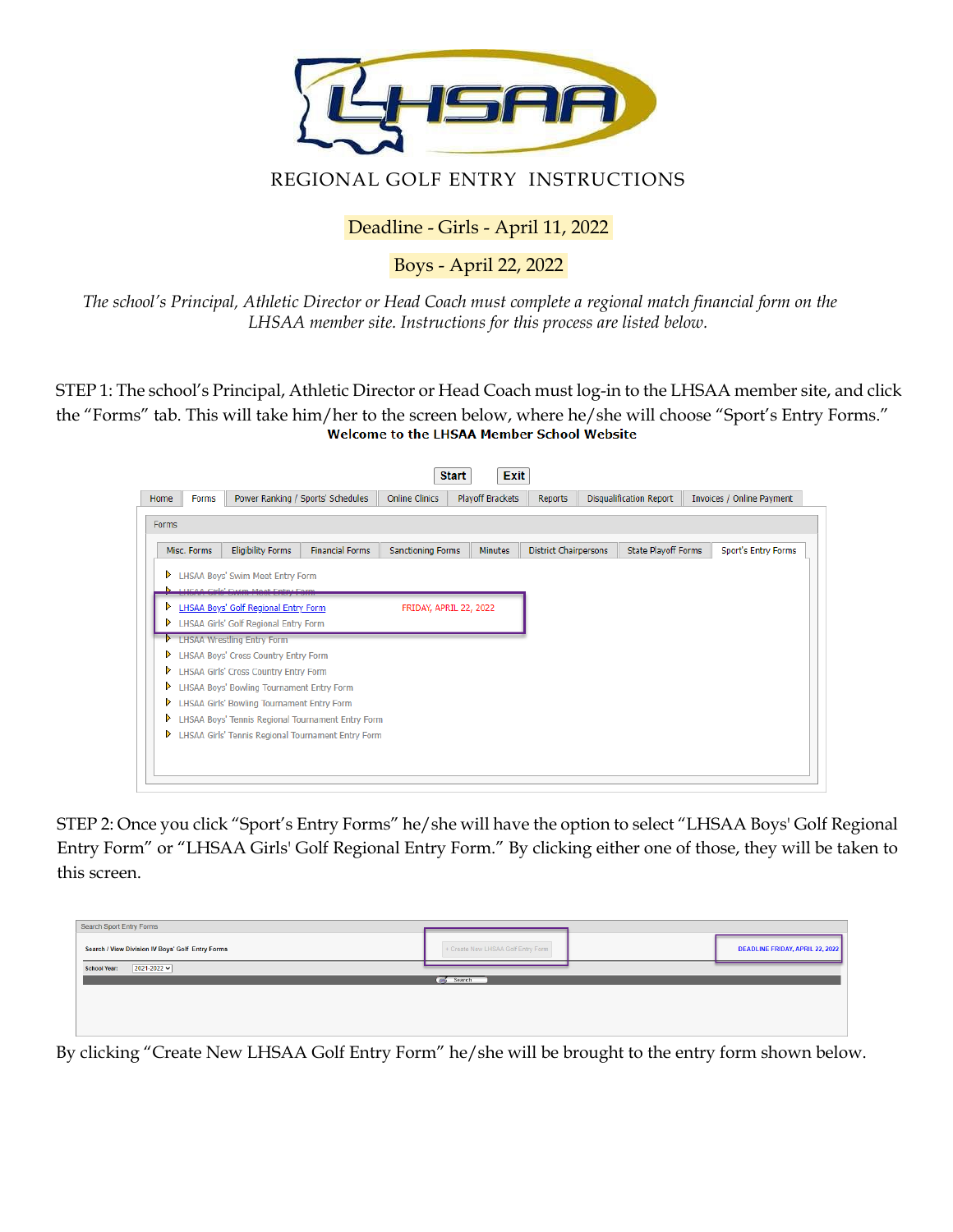STEP 3: At this step, he/she will be asked to select the Principal and Head Coach from a drop down menu. If there is not a Principal or Head Coach listed, that means no one is registered on the LHSAA member site for that position at your school. Next, he/she will have to add the athletes they wish to enter into the regional match. Only athletes that are registered will appear. Once this is completed and the form is signed and dated, he/she will have the option to submit or save the entry form.

| $<<$ BACK                                   |                                                                                                                                                                                                     |                                  |                                         |
|---------------------------------------------|-----------------------------------------------------------------------------------------------------------------------------------------------------------------------------------------------------|----------------------------------|-----------------------------------------|
|                                             | LHSAA                                                                                                                                                                                               |                                  |                                         |
|                                             | 2021-2022 GOLF REGIONAL TOURNAMENT<br>DIVISION II BOYS' ENTRY FORM                                                                                                                                  |                                  |                                         |
|                                             |                                                                                                                                                                                                     |                                  |                                         |
|                                             | DEADLINE- Friday, April 22, 2022<br>Please fill out this form and sign it below by entering your name in the Signature textbox.<br>To complete this form please click the Submit Entry Form button. |                                  |                                         |
| School: Ztest2                              | Address: 1233 Street New Orleans LA 12345                                                                                                                                                           |                                  |                                         |
| Division: II                                | Region: 1                                                                                                                                                                                           | Regional Course: City Park South |                                         |
| Principal: Renee Ballard Test ↓             | Coach: AD, Ad Test $\vee$                                                                                                                                                                           |                                  |                                         |
|                                             |                                                                                                                                                                                                     |                                  |                                         |
| Cancel                                      | Save<br>Save and Go Back                                                                                                                                                                            | <b>Submit Entry</b>              |                                         |
|                                             |                                                                                                                                                                                                     |                                  |                                         |
|                                             | <b>Entries</b>                                                                                                                                                                                      |                                  |                                         |
| #<br><b>Select Participant</b>              | <b>Name</b>                                                                                                                                                                                         | <b>Grade</b>                     | <b>Average Score</b><br>(18 Hole Score) |
| 2018ru, Test Renee (12) ∨<br>1              | 2018ru, Test Renee                                                                                                                                                                                  | 12                               | 72                                      |
| A'S, B'S (11)<br>2<br>v                     | A'S, B'S                                                                                                                                                                                            | 11                               | 95                                      |
| Ballard, No ss (10)<br>3<br>v               | Ballard, No ss                                                                                                                                                                                      | 10                               | 85                                      |
|                                             |                                                                                                                                                                                                     |                                  |                                         |
| 4<br>---Select Participant---<br>v          |                                                                                                                                                                                                     |                                  |                                         |
| 5<br>---Select Participant---<br>v          |                                                                                                                                                                                                     |                                  |                                         |
|                                             |                                                                                                                                                                                                     |                                  | Total Amount: \$0.00                    |
|                                             | <b>Alternates</b>                                                                                                                                                                                   |                                  |                                         |
|                                             |                                                                                                                                                                                                     |                                  |                                         |
| <b>Select Alternates</b><br>#               | <b>Name</b>                                                                                                                                                                                         | <b>Grade</b>                     | <b>Average Score</b><br>(18 Hole Score) |
| Ballard, Transfer test (8) $\vee$<br>1      | Ballard, Transfer test                                                                                                                                                                              | 8                                | 96                                      |
| $\overline{2}$<br>Baseball, Test (12)<br>v  | <b>Baseball, Test</b>                                                                                                                                                                               | 12 <sup>2</sup>                  | 94                                      |
| 3<br>---Select Alternate---<br>v            |                                                                                                                                                                                                     |                                  |                                         |
| 4<br>---Select Alternate---<br>$\checkmark$ |                                                                                                                                                                                                     |                                  |                                         |
| ---Select Alternate---<br>5<br>v            |                                                                                                                                                                                                     |                                  |                                         |